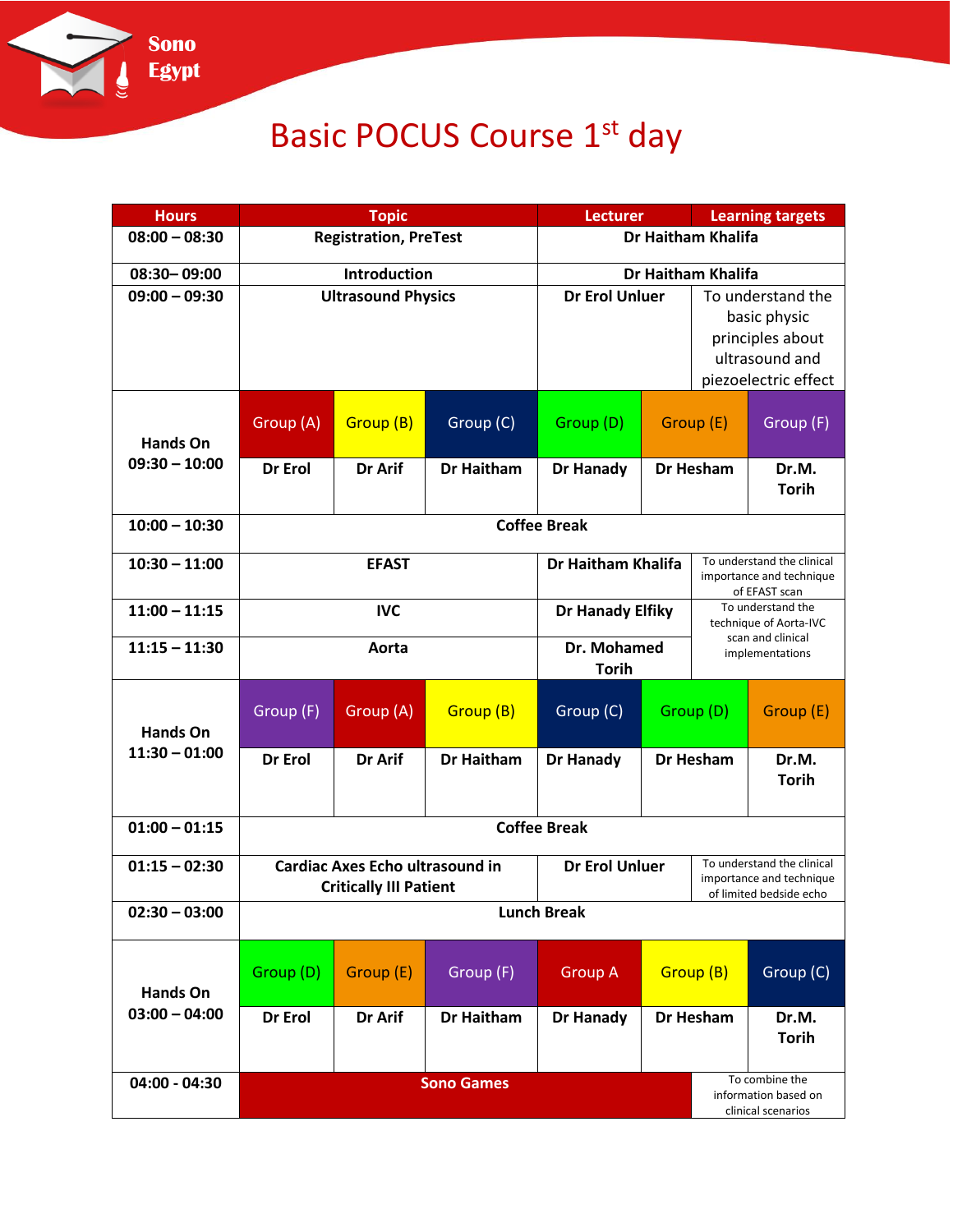

2<sup>nd</sup> day

| <b>Hours</b>    | <b>Topic</b>                    |            |                   | <b>Lecturer</b>         | <b>Learning targets</b>     |             |  |
|-----------------|---------------------------------|------------|-------------------|-------------------------|-----------------------------|-------------|--|
| $08:00 - 08:30$ | <b>Hepatobiliary US</b>         |            |                   | <b>Dr Hesham</b>        | To understand the clinical  |             |  |
|                 | <b>Temraz</b>                   |            |                   |                         | importance and technique    |             |  |
|                 |                                 |            |                   |                         | of bedside HPB ultrasound   |             |  |
| 08:30-09:00     | <b>Renal US</b>                 |            |                   | <b>Dr Haitham</b>       | To understand the clinical  |             |  |
|                 |                                 |            |                   | <b>Khalifa</b>          | importance and technique    |             |  |
|                 |                                 |            |                   |                         | of bedside renal usg        |             |  |
| $09:00 - 09:30$ | <b>Coffee Break</b>             |            |                   |                         |                             |             |  |
| <b>Hands On</b> | Group (C)                       | Group (D)  | Group (E)         | Group (F)               | Group(A)                    | Group (B)   |  |
| $09:30 - 10:30$ | Dr Erol                         | Dr Arif    | <b>Dr Haitham</b> | <b>Dr Hanady</b>        | Dr Hesham                   | Dr.M. Torih |  |
|                 |                                 |            |                   |                         |                             |             |  |
| $10:30 - 11:00$ | Airway, Occular U/S             |            |                   | Dr Arif                 | To understand the clinical  |             |  |
|                 | <b>Kargoz</b>                   |            |                   |                         | importance and technique    |             |  |
|                 |                                 |            |                   |                         | of Airway and ocular USG    |             |  |
| $11:00 - 11:45$ | Lung U/S                        |            |                   | Dr Arif                 | To understand the clinical  |             |  |
|                 |                                 |            |                   | <b>Kargoz</b>           | importance and technique    |             |  |
|                 |                                 |            |                   |                         | of lung ultrasound          |             |  |
| $11:45 - 12:30$ | <b>Gomaa Praying</b>            |            |                   |                         |                             |             |  |
| $12:30 - 01:00$ |                                 | <b>DVT</b> |                   | <b>Dr Hesham Temraz</b> |                             |             |  |
| <b>Hands On</b> | Group (B)                       | Group (C)  | Group (D)         | Group (E)               | Group (F)                   | Group (A)   |  |
| $01:00 - 02:30$ | Dr Erol                         | Dr Arif    | <b>Dr Haitham</b> | <b>Dr Hanady</b>        | Dr Hesham                   | Dr.M. Torih |  |
|                 |                                 |            |                   |                         |                             |             |  |
| $02:30 - 03:00$ |                                 |            |                   | <b>Lunch Break</b>      |                             |             |  |
| $03:00 - 03:30$ | <b>Shock Protocol</b>           |            |                   | Dr Erol                 | To learn different USG      |             |  |
|                 | <b>Unluer</b>                   |            |                   |                         | protocols for shock patient |             |  |
| $03:30 - 05:00$ | <b>SonoSchool ED Simulation</b> |            |                   |                         | To combine the              |             |  |
|                 |                                 |            |                   |                         | information based on        |             |  |
|                 |                                 |            |                   |                         | clinical scenarios          |             |  |